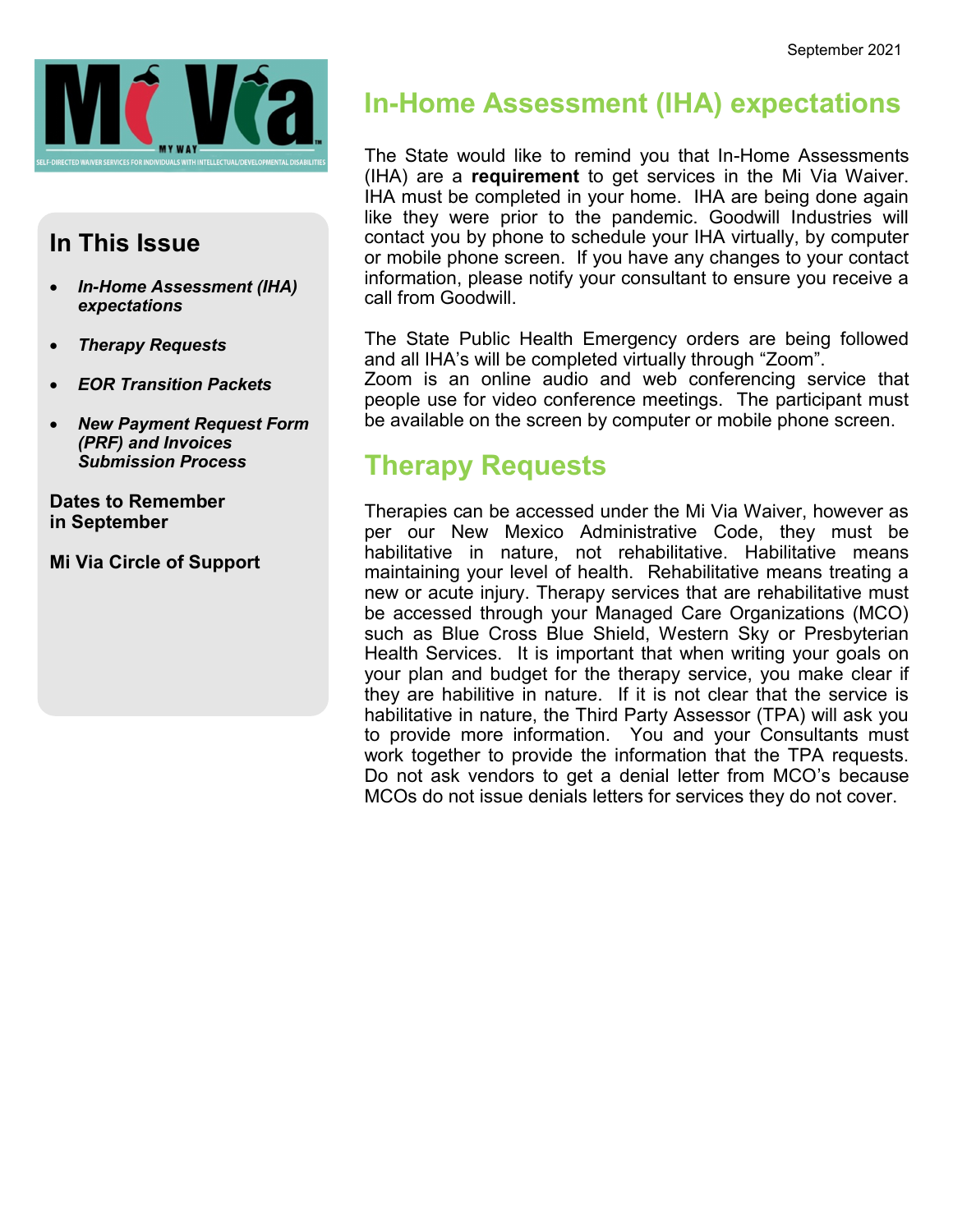FMA-Conduent

Contact Information:

**Phone:** 1-800-283-4465

**Toll-free Fax:** 1-866-302-6787

#### **E-mail:**

[docprocessing@conduent.com](mailto:docprocessing@conduent.com) (This email box is for form submission only. If you have questions, please call the Consolidated Customer Service Center (CCSC) at 1-800-283-4465.

#### **Physical Address:**

1720-A Randolph Rd SE Albuquerque, NM 87106

#### **Note:**

The Mi Via Advisory Committee works with the State to share information and help with communication among all Mi Via Participants.

## **EOR Transition Packets**

We have identified those individuals who have not submitted a completed EOR Transition Packet. Conduent will be sending EOR Transition packets to those employers in the coming weeks. Be on the lookout for that packet and please complete and submit it by 9/17/21.

By completing this EOR Transition Packet, you are authorizing Palco to be the fiscal/employer agent. This means that Palco will make sure all employer paperwork and taxes are submitted on your behalf to the Internal Revenue Service (IRS) as well as the NM Taxation and Revenue Department and the NM Department of Workforce Solutions.

After you have completed (and signed) all forms in the packet, please return the packet to Conduent via:

Fax: 1-866-302-6787; Email: [docprocessing@conduent.com;](mailto:docprocessing@conduent.com) OR Mail: Conduent 1720A Randolph Rd SE Albuquerque, NM 87103

## **New Payment Request Form (PRF) and Invoices Submission Process**

Conduent has provided a new way to submit your signed and completed Payment Request Form (PRF) and invoices. Users can upload PRFs and invoices through the Medicaid Portal. This option is now available to users with a participant Medicaid number. No user ID or sign in is required. You will receive a confirmation number once your upload has been successful. These uploads will be sent directly to the Conduent indexing queue for faster processing.

Please see steps below on how to submit your Payment Request Form (PRF) and invoices through the Medicaid Portal. If you have any questions please call the Consolidated Customer Service Center (CCSC) at 1-800-283-4465 then press 5.

#### Upload Payment Request Form tool

<https://nmmedicaid.portal.conduent.com/webportal/uploadPayment> or

<https://nmmedicaid.portal.conduent.com/static/ProviderInformation.htm> Click on Upload Payment Request Form (PRF) on the left menu

You can still upload PRFs and invoices by:

- 1. Emailing to [docprocessing@Conduent.com](mailto:docprocessing@Conduent.com) mailbox
- 2. Via fax 1-866-302-6787
- 3. By mail PO Box 27460, Albuquerque, NM 87125 are still available.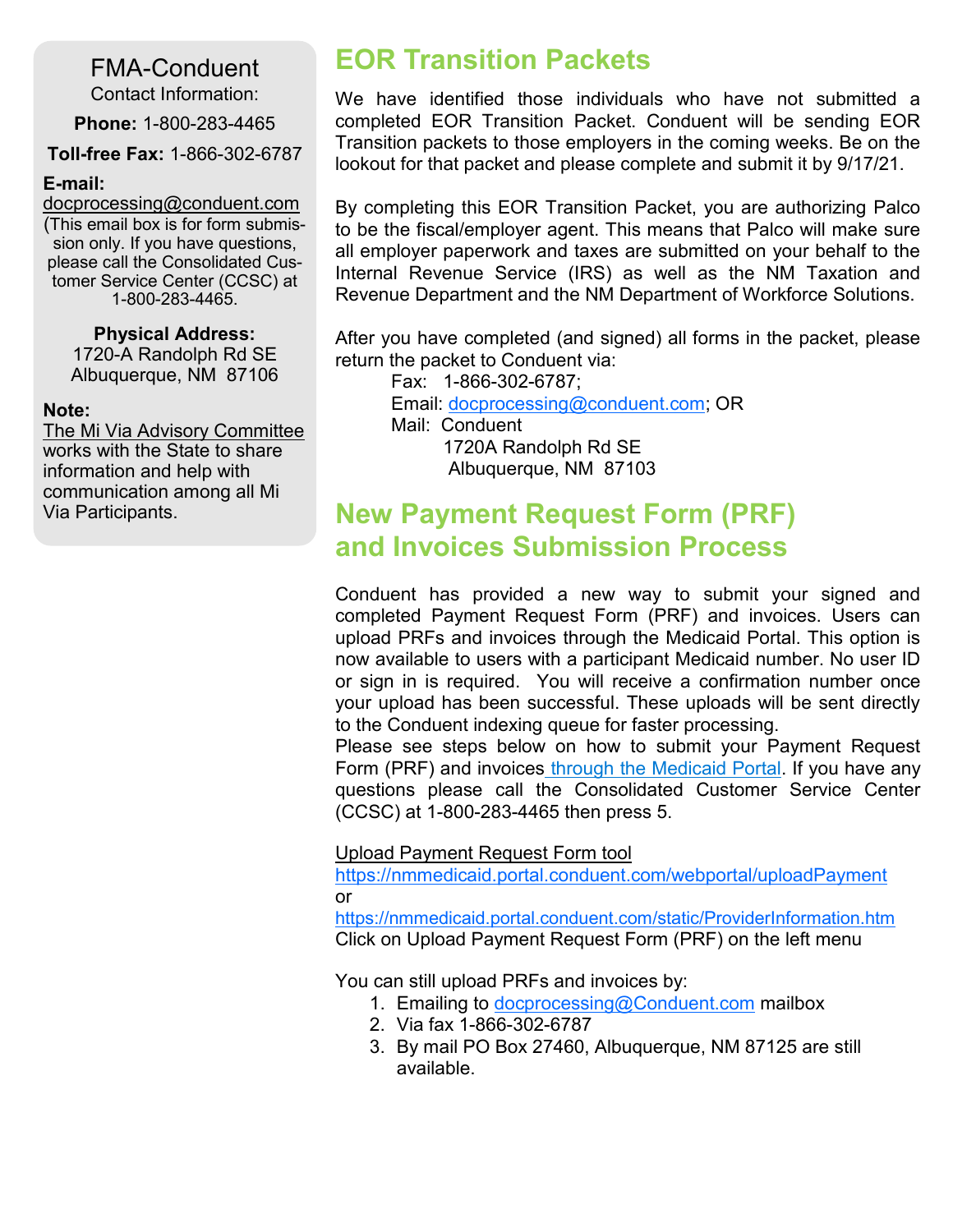# **Dates to Remember in September**

## $\mathcal{L}_{\mathbf{A}}$ **Service Deliveries Concerns (E.g. SSP)** September 2021

| Sun       | Mon                                                                                          | Tue            | Wed          | Thu            | Fri                                                                                                      | Sat                                                                                                                      |
|-----------|----------------------------------------------------------------------------------------------|----------------|--------------|----------------|----------------------------------------------------------------------------------------------------------|--------------------------------------------------------------------------------------------------------------------------|
| August 29 | August 30                                                                                    | August 31      | $\mathbf{1}$ | $\overline{2}$ | 3<br><b>Vendor Checks</b><br><b>Received or</b><br><b>Deposited</b>                                      | $\overline{4}$<br>Deadline to<br>submit PRFs for<br>79/17/21 payment                                                     |
| 5         | 6<br><b>State of NM</b><br>Offices will be<br>closed in<br>Observance of<br><b>Labor Day</b> | $\overline{7}$ | 8            | 9              | 10<br>Paychecks and<br><b>Vendor Checks</b><br><b>Received or</b><br>Deposited; end of<br>the pay period | 11<br>Deadline to<br>submit faxed<br>timesheets,<br>Mileage & PRFs<br>for 9/24/21 pay-<br>ment; new pay<br>period begins |
| 12        | 13                                                                                           | 14             | 15           | 16             | 17<br><b>Vendor Checks</b><br><b>Received or</b><br><b>Deposited</b>                                     | 18<br>Deadline to<br>submit PRFs for<br>10/1/21 payment                                                                  |
| 19        | 20                                                                                           | 21             | 22           | 23             | 24<br>Paychecks and<br><b>Vendor Checks</b><br><b>Received or</b><br>Deposited; end of<br>the pay period | 25<br>Deadline to<br>submit faxed<br>timesheets,<br>Mileage & PRFs<br>for 10/8/21 pay-<br>ment; new pay<br>period begins |
| 26        | 27                                                                                           | 28             | 29           | 30             | October 1<br><b>Vendor Checks</b><br><b>Received or</b><br><b>Deposited</b>                              | October 2<br>Deadline to<br>submit PRFs for<br>10/15/21 payment                                                          |